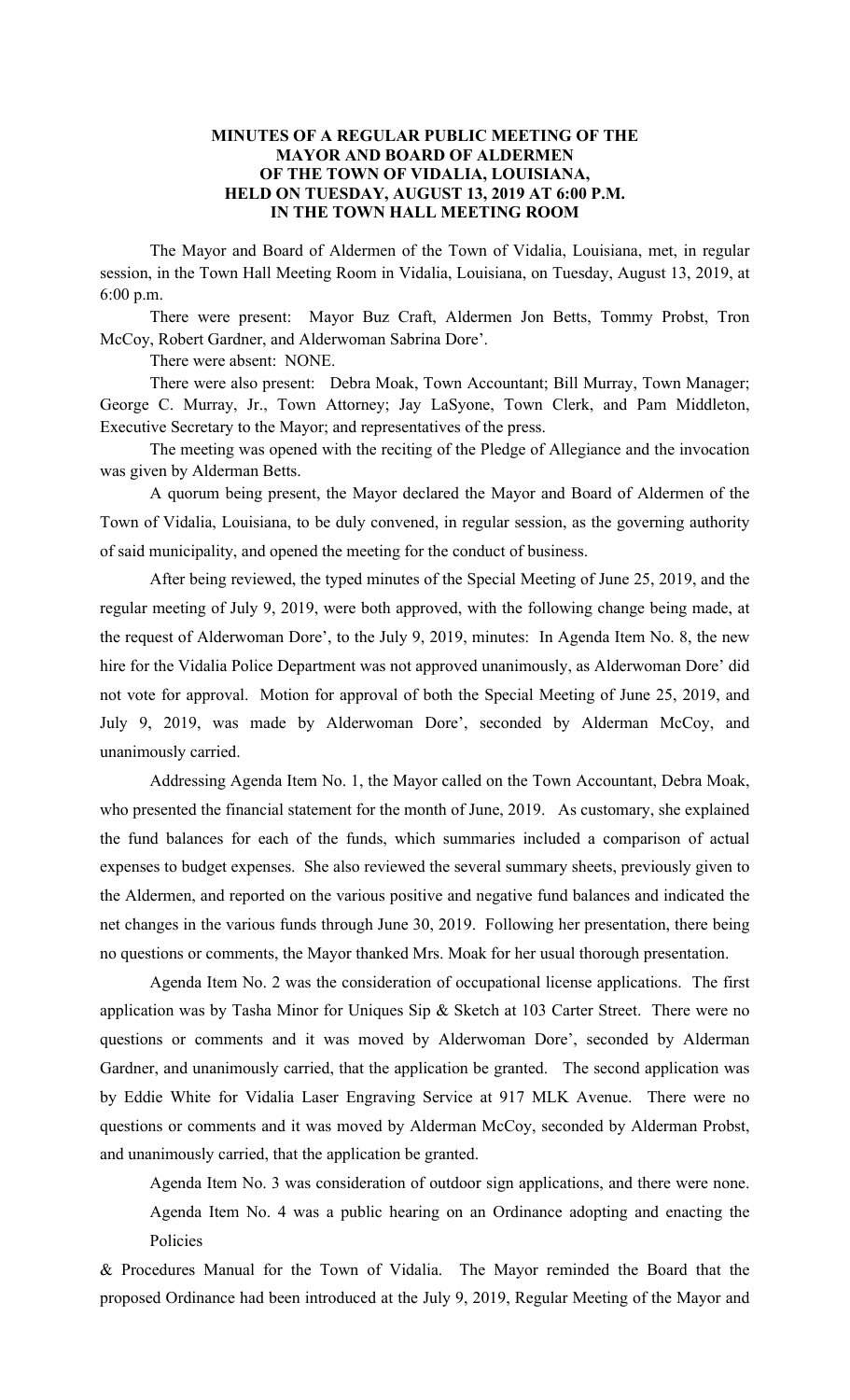Board of Aldermen and that due notice of the introduction of the Ordinance has been published and the Notice of a Public Hearing to be held at the August 13, 2019, Regular Meeting of the Mayor and Board had been given. The Mayor then asked for a motion to open the public hearing. A motion to open the public hearing was made by Alderman Gardner, seconded by Alderman McCoy, and unanimously carried. The Mayor announced that the public hearing was open. Following comments and questions about the bidding of contracts in the manual and comments concerning not identifying the Town personnel who were to follow and put some of the procedures into action were made, a motion was made to close the public hearing by Alderman McCoy, seconded by Alderman Gardner, and unanimously carried. The Mayor announced the public hearing closed.

Agenda Item No. 5 was Board consideration and adoption of an Ordinance adopting and enacting the Policies & Procedures Manual for the Town of Vidalia, Louisiana. The Mayor explained the necessity for the adoption of the Ordinance to enact the Policies & Procedures Manual and requested a motion for adoption of the Ordinance, as presented. The Mayor then asked if there were any discussions or questions and, there being no questions, a motion to approve and adopt and enact the Policies & Procedures Manual was made by Alderman McCoy, seconded by Alderman Betts, and unanimously carried.

# (A COPY OF THE ORDINANCE IS ATTACHED HERETO AND MADE A PART HEREOF).

Agenda Item No. 6, the Mayor explained the nature of the request by Entergy for the right-of-way and recalled on Mr. Bobby Paul for a further explanation of the request. Mr. Paul advised that Entergy is replacing a current phone line with fiber optics and detailed for the Aldermen where the servitude for that line would be located. At the conclusion of Mr. Paul's explanation, a motion to approve the right-of-way agreement, with the stipulations that a recordable property description and plat be obtained for use in putting the right-of-way agreement in proper form, be obtained. Subject to the stipulations, the motion to grant the rightof-way, as presented at the meeting, was unanimously approved.

Agenda Item No. 7 was Board approval of Intergovernmental Agreement between Town of Vidalia and Seventh Judicial District Attorney's Office establishing the Seventh Judicial District Attorney's Office as Vidalia City Court Prosecutor. At that time, the Mayor recognized District Attorney Brad Burget who requested, that should the Agreement be approved, he be allowed additional time to review the Agreement and to make any changes necessary, as he had not received his copy in time to study it closely. There being no discussion by the Board, a motion to approve the Intergovernmental Agreement was made by Alderman Betts, seconded by Alderman McCoy and the voice vote was as follows:

YEAS: Aldermen Betts and McCoy.

NAYS: Aldermen Gardner, Probst and Alderwoman Dore.

ABSENT: NONE.

ABSTAINING: NONE.

The Town Clerk then announced that by a vote of 2 YEAS and 3 NAYS, the motion to approve failed.

Agenda Item No. 8 was Board approval of new hires for the Vidalia Police Department: Sam King – Full-time narcotics officer; and Angel Colon-Miranda – Part-time crossing guard (VLE). There being no questions or comments from the Board, the Mayor asked for a motion to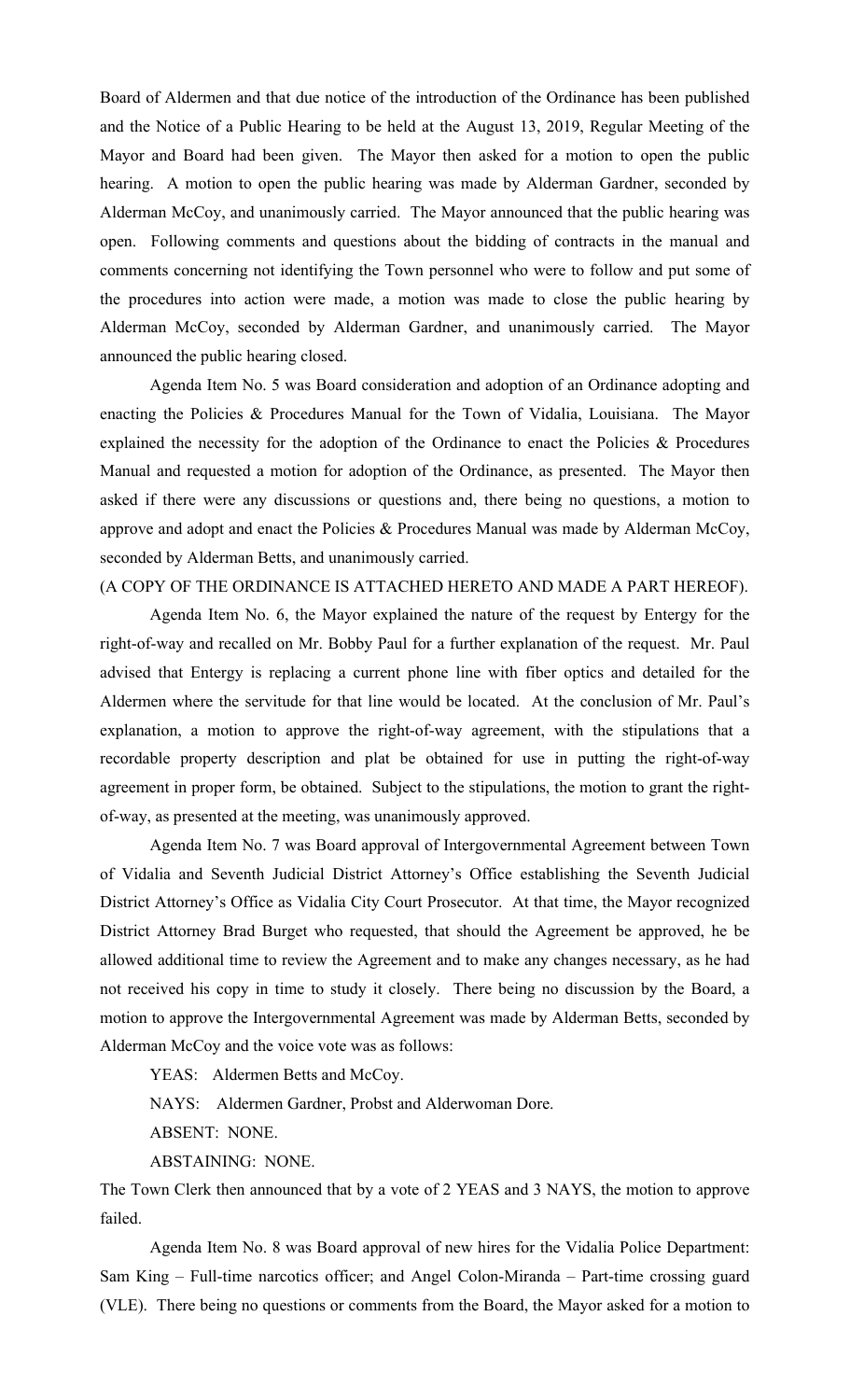approve. A motion to approve both hires was made by Alderman Betts, seconded by Alderman McCoy, and theh voice vote thereon was as follows:

YEAS: Aldermen Betts, Gardner and McCoy.

NAYS: Aldermen Probst and Alderwoman Dore.

Following the vote, the Clerk announced by a vote of 3 YEAS to 2 NAYS, the hires were approved.

Agenda Item No. 9 was Board approval for removal of surplus Town vehicles/equipment for various departments as per the list submitted by the Departments. The Mayor explained the need to dispose of the various equipment and vehicles and gave a brief explanation of what vehicles and equipment were being disposed of. He also called on Officer Frankie Carroll to give the status of the properties. The property listed for disposal was:

IT Department – 2004 Ford Taurus, recommended to advertise for bids;

Recreation Department – Z-trak zero turn John Deere mower body and two 8 yard garbage dumpsters (rusted out), recommendation being junk;

Police Department – A 2006 Ford Crown Victoria and a 2002 Crown Victoria, the recommendation being to junk.

Following a brief discussion, a motion to follow the recommendations of the Departments on the equipment for disposition was made by Alderwoman Dore', seconded by Alderman Gardner, and unanimously carried.

Agenda Item No. 10 was an update on LEPA Unit #1. The Mayor gave the update and reminded those present of the status of the unit and advised that it is at present not operating and will probably be down for at least 6 months. The generator either needs repair or replacing and the various governmental units who own an interest in LEPA Unit #1 are in consultation with each other, attorneys and the manufacturer of the generator unit to find a solution to the current problem.

At that point, Alderwoman Dore' asked to be recognized and commented that since the City Prosecutor's position is being eliminated, asked who was going to prosecute in the interim. The Mayor advised that City Judge Scott McLemore will probably be calling on the District Attorney to supply a prosecutor.

Following the foregoing comments, there being no further business, the Mayor asked for a motion to adjourn, which motion was made by Alderwoman Dore', seconded by Alderman Betts, and unanimously carried, and the meeting was adjourned.

```
_/s/ Jay LaSyone____________________ ___/s/ Buz Craft________________________
JAY LASYONE, TOWN CLERK BUZ CRAFT, MAYOR
```